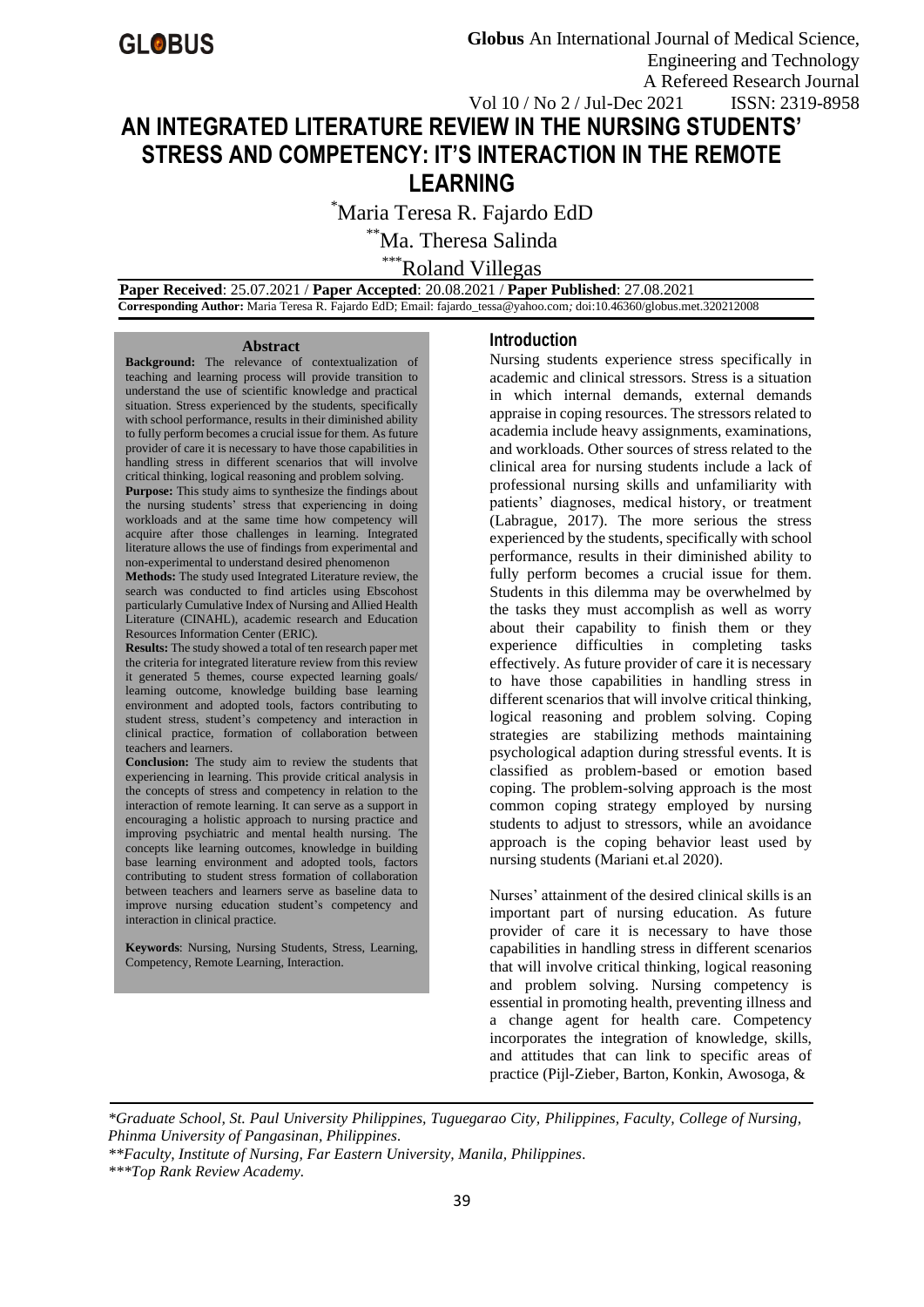Caine, 2013). An effective assessment tool must also be able to assess the student's ability to integrate theory and practical procedures at clinical sites. To promote competency it necessary to find strategic ways to promote effective learning that can promote knowledge, skills and attitude.

Remote learning is about having the student and educator is not present traditionally on usual set up like classroom. This is disseminating of instruction through the use of technology such as canvas like discussion boards, video conferences, and virtual assessment. This about attempt to recreate the in person faces to face classroom over internet. With the use of latest technology right now. This is essential in providing quality of education but you should be competent enough how to use it in order to interact or communicate from the class. It's about how you adopt and changes brought by technological world. According to Justen and Cusatis (2020), readiness and preparedness most likely influence a student's success in gaining the needed skills, and managing their expectations to learn online. According to Ulrica (2021) pedagogical transition to distance education reduced the possibility for students' social interactions in their learning process.

#### **Objective**

The aim of the paper is to synthesize the findings about the nursing students' stress that experiencing in doing workloads and at the same time how competency will acquire after those challenges in learning. Through this study it will help to explore the stressors of nursing students in learning that will promote effective strategies in the development of nursing education. The findings will also help in the enhancement of interaction to remote learning, promoting competency and managing stress of nursing students.

#### **Materials and Methods**

Integrated literature allows the use of findings from experimental and non-experimental to understand desired phenomenon. It merely focusses on the integration such as wide range of proposes like definitions of concepts, evidences, understanding the theories overview and methodological implications certain topic (Whittemore & Knafl, 2005). As a result, a well-executed ILR may contribute to the development of theory and have

applicability to practice, and potentially inform research and policy (Whittemore & Knafl, 2005). The integrated review provides comprehensive learning in the nature of subject under study. This is vital in examining the text of all articles. ). Further, an ILR examines previous literature "with a particular lens defined by the articles objectives" (Torraco, 2005), and does not scrutinize every feature of previous research (Torraco, 2005). This ILR will examine research articles that share in common in nursing students stress and competency in the remote learning.

#### **Search Strategy**

The study was sought for the answer regarding the nursing student stress and at same time competency in the remote learning. It involves area such as nursing education and nursing practice and its description. The search was conducted to find articles using Ebscohost particularly Cumulative Index of Nursing and Allied Health Literature (CINAHL), academic research and Education Resources Information Center (ERIC). The searched items using keywords such as stress, nursing student, competency, learning, clinical practice and their combination using appropriate AND. The inclusion is articles published from 2016 to 2021. Only English language is utilized in the study with qualitative approaches, quantitative approach or mixed method that will be relevant in the study. The exclusion of criteria includes books reviews, and articles written other than English languages, anonymous articles and unavailability of full articles. The articles were selected according to selection process likes forms in synthesis of integrated literature review like research agenda, conceptual models and alternative models. Quality assessment of the articles was based on the main objective criteria, the study question, and the relevance of articles (Whittemore & Knafli, 2005). Then next step is thorough reading of the entire articles and reviewed. Finally, a checklist was designed based on the type and design of the study, studied population, data gathering tool, data analysis, and ethical considerations. Articles were evaluated using this checklist. The data were extracted according to the purpose of the study. Critical analysis and synthesize is used to generate new knowledge (Torraco, 2005). The author use code sheet to record information.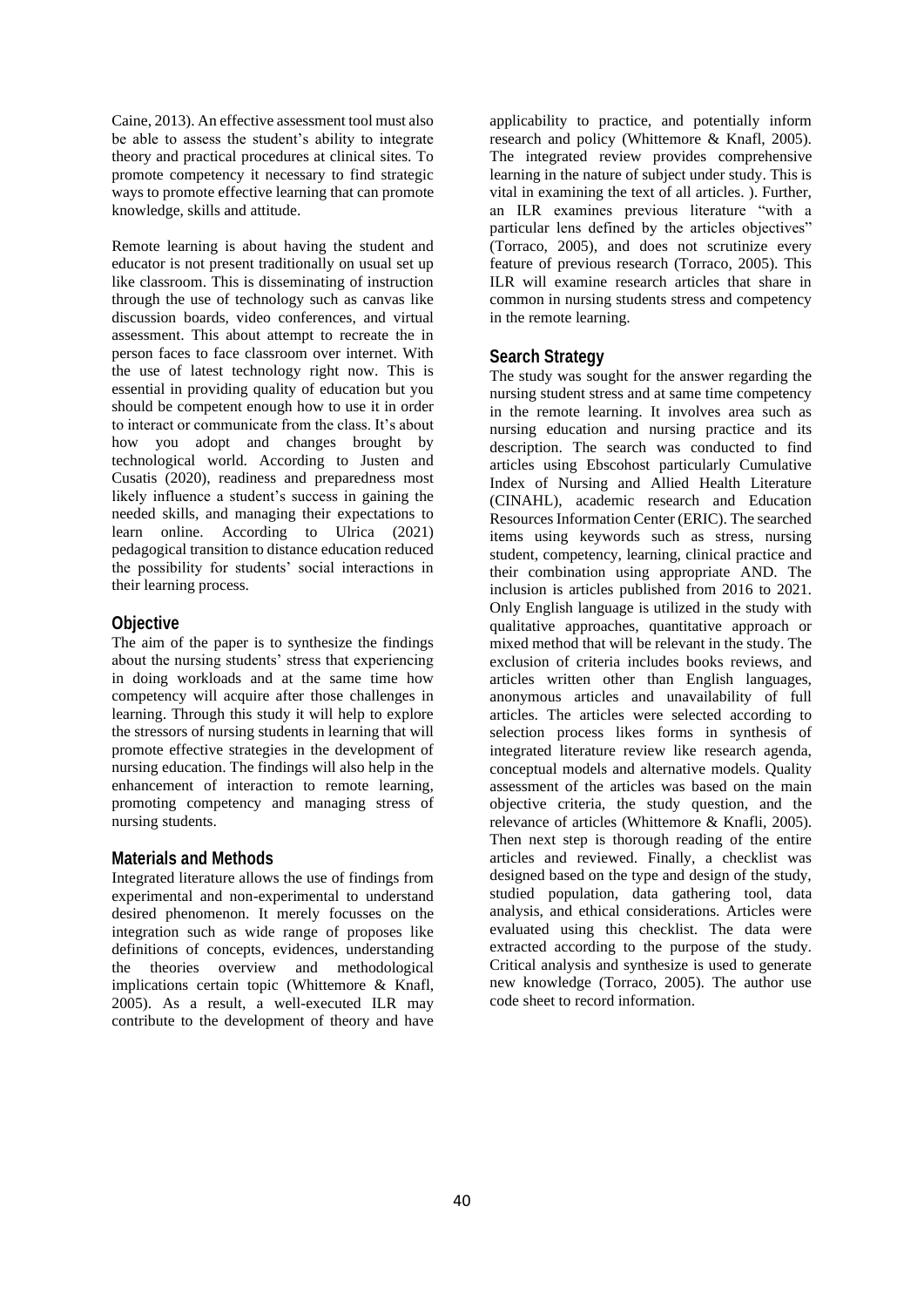

# **Figure 1: Flowchart Showing The Process of Searching and Selecting Articles for The Review**

### **Results**

## **The Concept of Learning**

The relevance of contextualization of teaching and learning process will provide transition to understand the use of scientific knowledge and practical situation (Marques & Xavier, 2018). Learning is a process, not a product, learning is a change in knowledge, beliefs, behaviors or attitudes, learning is not something done to students, but

something that students themselves (Ambrose et al.,2010). The teacher is expected to be able to design learning in order to achieve the stated educational goals (Sapta, Hamid, & Syahputra, 2018). Learning materials are materials that are needed and used in managing the teaching and learning process or a very important tool for teachers to conduct learning efficiently. Learning is about acquiring knowledge that will essential for personal and professional development.

| Author &        | Aim               | <b>Setting</b> | Methods/Designs/Data            | <b>Result</b>                     |
|-----------------|-------------------|----------------|---------------------------------|-----------------------------------|
| Year            |                   |                | <b>Collection/Data Analysis</b> |                                   |
| Beauchamp,      | This study        | United         | Twenty-four<br>participants     | The results indicated that most   |
| G: Gibbons,     | explores remote,  | Kingdom        | (aged 10-11 years) in two       | groups focused first on the       |
| A; Mc           | non-collocated    |                | locations-primary<br>school     | establishment of intra-group      |
| Naughton, J.    | collaboration via |                | classrooms located 300 miles    | collaboration before reaching     |
| et.al. $(2019)$ | multi-touch table |                | apart in the UK-engaged in      | out to their remotely located     |
|                 | (Synergy Net)     |                | simultaneous<br>collaborative   | partners. However, when the       |
|                 | and video         |                | activity to solve a History     | second data set was analysed,     |
|                 | conferencing      |                | mystery task. Audio-video       | audio data from delayed           |
|                 | software (Skype)  |                | data recorded in the first      | interviews conducted after the    |
|                 |                   |                | minute of the activity were     | original study, participants      |
|                 |                   |                | analysed to explore<br>the      | reported that the discussion      |
|                 |                   |                | emergence of collaborative      | between groups supported by       |
|                 |                   |                | working practices both within   | the "flick" gesture was the       |
|                 |                   |                | groups in the same location     | important<br>most<br>and          |
|                 |                   |                | (resizing for shared reading)   | memorable feature of the          |
|                 |                   |                | the<br>and between<br>groups    | activity. The study relates       |
|                 |                   |                | video<br>communicating via      | these findings to the existing    |
|                 |                   |                | conferencing software<br>and    | collaborative<br>literature<br>on |
|                 |                   |                | through the "flick" multi-      | learning using multi-touch        |

**Table 1: General Characteristics of The Reviewed Studies**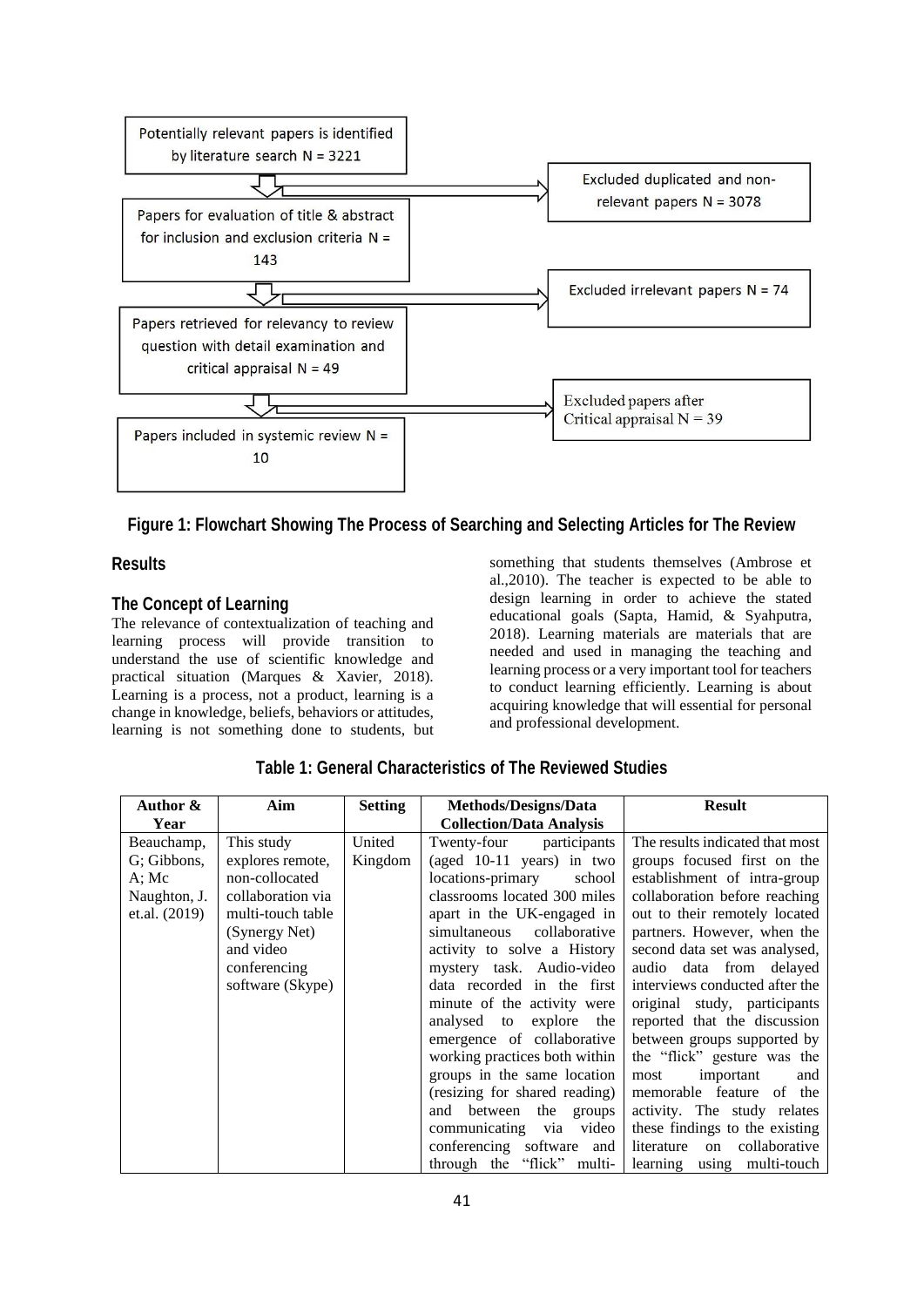|                                                   |                                                                                                                                                                                                                                                                                                                                                                                                                                                         |            | touch gesture (sharing clues<br>between groups).                                                                                                                                                                                                                                                                                                      | tables and considers how<br>teachers are best able to help<br>support the emergence of<br>collaborative practices.                                                                                                                                                                                                                                                                                                                                                                                                            |
|---------------------------------------------------|---------------------------------------------------------------------------------------------------------------------------------------------------------------------------------------------------------------------------------------------------------------------------------------------------------------------------------------------------------------------------------------------------------------------------------------------------------|------------|-------------------------------------------------------------------------------------------------------------------------------------------------------------------------------------------------------------------------------------------------------------------------------------------------------------------------------------------------------|-------------------------------------------------------------------------------------------------------------------------------------------------------------------------------------------------------------------------------------------------------------------------------------------------------------------------------------------------------------------------------------------------------------------------------------------------------------------------------------------------------------------------------|
| Brewer, J.<br>Schneider,<br>T; Cao, C.<br>(2016)  | characterize<br>To<br>effects<br>the<br>of<br>resulting<br>stress<br>attending-<br>from<br>trainee<br>interaction<br>during<br>surgical<br>skill acquisition                                                                                                                                                                                                                                                                                            | <b>USA</b> | medical<br>students<br>Forty<br>learned to perform the FLS<br>pattern-cutting task for the<br>first time in one of four<br>scenarios.<br>In<br>the<br>control<br>condition,<br>no<br>mentor was<br>the<br>three<br>present.<br>In<br>experimental<br>conditions,<br>participants were observed,<br>encouraged, or criticized by<br>an expert surgeon. | Task performance, as well as<br>physiological and subjective<br>indicators of stress, were<br>measured. Taking both speed<br>and accuracy into account,<br>participants<br>who<br>were<br>criticize performed the worst<br>on the task, and those who<br>were encouraged performed<br>best.<br>Physiological<br>and<br>subjective measures indicated<br>that the criticized participants<br>experienced the highest level<br>of stress and anxiety.                                                                           |
| Contreras, J;<br>Maddox, S;<br>Hall, A.<br>(2020) | The purpose of<br>this<br>integrative<br>literature review<br>was to identify<br>evidence of the<br>effects of self-<br>reflective<br>practice<br><sub>on</sub><br>baccalaureate-<br>level<br>nursing<br>students,<br>especially stress                                                                                                                                                                                                                 | Australia  | literature search was<br>The<br>conducted utilizing CINAHL<br>and PubMed databases. The<br>inclusion criteria were studies<br>published between 2013 and<br>2018, articles that were peer-<br>reviewed, written in English,<br>and focused on nursing<br>education of baccalaureate<br>programs only. A total of 15<br>articles were reviewed.        | There is limited but growing<br>evidence to suggest<br>self-<br>reflective<br>practices<br>have<br>positive<br>effects<br>on<br>baccalaureate-level<br>nursing<br>students. The self-reflective<br>practices decreased stress and<br>anxiety<br>and<br>increased<br>learning,<br>competency, and<br>self-awareness of<br>nursing<br>practice.<br>While<br>written<br>reflections<br>most<br>were<br>commonly used in the studies,<br>other forms of reflection, such<br>as verbal and photography,<br>were effective as well. |
| Joyal, S.<br>(2020)                               | This<br>study<br>explored ways in<br>which<br>the arts<br>could be infused<br>into the day-to-<br>day practices of<br>special education<br>teachers<br>and<br>paraeducators to<br>support them in<br>addressing<br>Individual<br>Education<br>Plan<br>(IEP) goals. This<br>study<br>further<br>explored<br>the<br>impact<br>of<br>positive<br>or<br>negative<br>help<br>from<br>teachers,<br>and<br>nurses<br>educators<br>on<br>student<br>engagement. | <b>USA</b> | MAXQDA software was then<br>employed to perform<br>the<br>coding and analyzing of data<br>obtained from interviews and<br>observations. Artwork was<br>coded with<br>the constant<br>comparative method.                                                                                                                                              | Observational drawing and<br>portraiture through remote<br>learning were also explored.<br>A communitarian approach to<br>Universal<br>Design<br>for<br>Learning was introduced to<br>special<br>education<br>two<br>classrooms on a suburban<br>high school campus. This<br>intrinsic case study focused<br>interactions<br>with<br>on<br>stakeholders<br>(students<br>experiencing<br>disabilities,<br>teachers, paraeducators, and<br>one-on-one nurses) to better<br>understand their experiences<br>working together.    |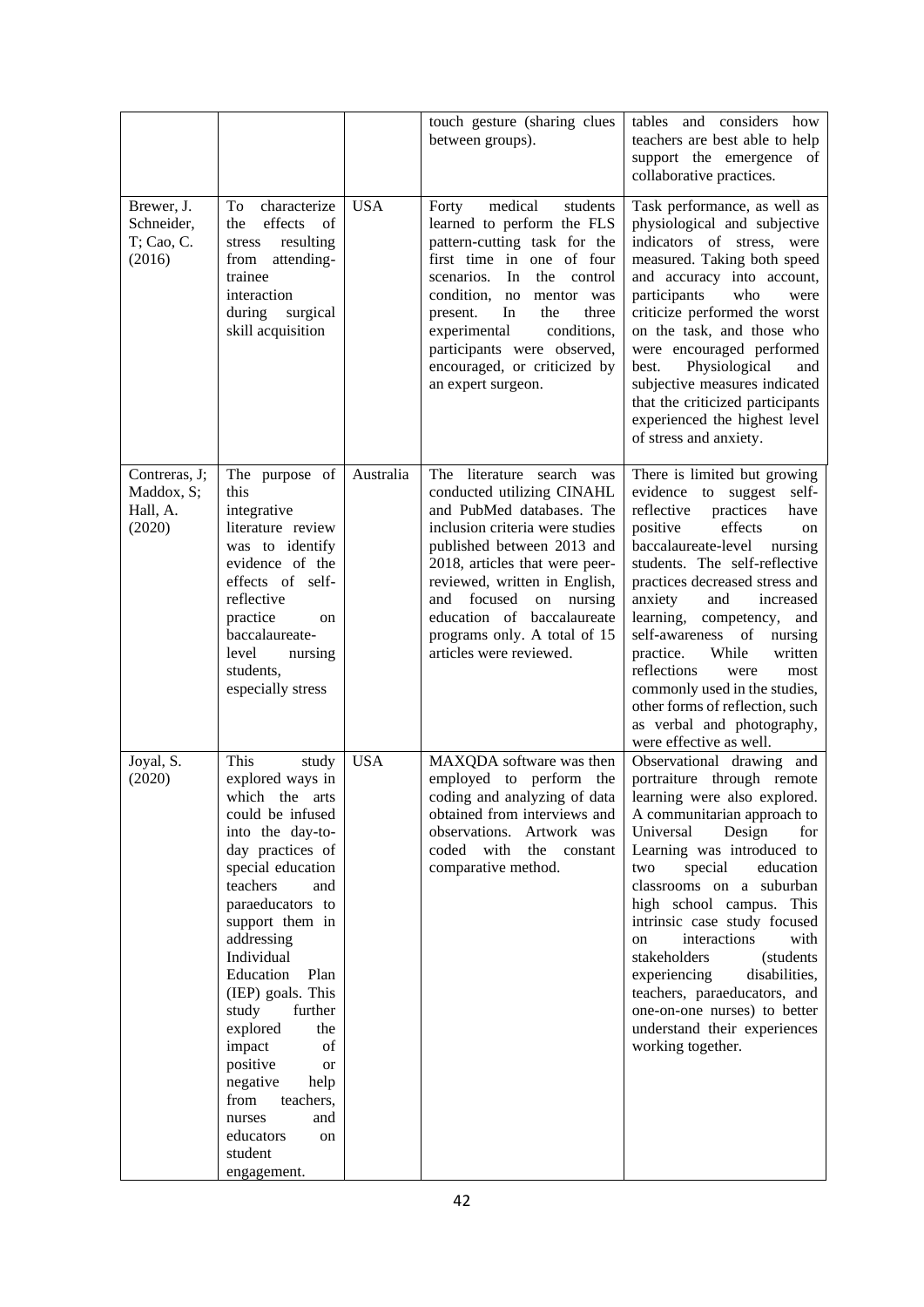| Marquez, R;<br>Xavier,<br>C.(2021)                   | This study aims<br>present<br>to<br>fundamentals for<br>the formation of a<br>critical<br>sense<br>from the teaching<br>and<br>learning<br>in the<br>process<br>sociocultural,<br>environmental,<br>political<br>and<br>economic<br>dimensions.                                                                                                                                                                                                                                            |                 | methodological<br>Qualitative<br>strategy was adopted, using<br>the technique of documentary<br>survey and analysis (Calado<br>& Ferrera, 2015).                                                                                                                                     | Study certifies the importance<br>of interaction and inter-<br>relationship of learning and<br>the role of the teacher, for the<br>manifestation of<br>students'<br>critical thinking, in which<br>educators have a strategic and<br>decisive role in school daily<br>life, qualifying students for a<br>critical position in the face of<br>the numerous problems that<br>afflict society today, with the<br>horizon of transforming social<br>habits<br>and practices<br>and<br>forming a citizenship that<br>mobilizes them to the issue of<br>preservation and care for<br>others<br>in<br>its<br>most<br>comprehensive meaning. |
|------------------------------------------------------|--------------------------------------------------------------------------------------------------------------------------------------------------------------------------------------------------------------------------------------------------------------------------------------------------------------------------------------------------------------------------------------------------------------------------------------------------------------------------------------------|-----------------|--------------------------------------------------------------------------------------------------------------------------------------------------------------------------------------------------------------------------------------------------------------------------------------|--------------------------------------------------------------------------------------------------------------------------------------------------------------------------------------------------------------------------------------------------------------------------------------------------------------------------------------------------------------------------------------------------------------------------------------------------------------------------------------------------------------------------------------------------------------------------------------------------------------------------------------|
| Obi, U.<br>$\&$<br>Ticha,<br>I(2021)                 | This<br>study<br>the<br>examined<br>experiences<br>and<br>perceptions<br>οf<br>ten<br>undergraduate<br>students<br>on<br>remote teaching<br>and learning at a<br>university<br>of<br>technology.<br>It<br>considered their<br>perspectives on<br>aspects such as<br>the affordances<br>of various<br>digital platforms<br>used for teaching<br>and learning, as<br>well as academic<br>personal<br>and<br>challenges<br>encountered<br>by<br>students in the<br>remote learning<br>sphere. | South<br>Africa | Data was collected<br>using<br>questionnaires,<br>Semi-<br>structured interviews, and an<br>analysis of the various digital<br>platforms<br>(WhatsApp,<br>Blackboard etc) used for<br>remote teaching. The data was<br>analysed using Tesch's steps<br>of qualitative data analysis. | Drawing on the data from<br>these sources, the paper<br>argues that the move from<br>face-to-face<br>to<br>remote<br>teaching<br>and<br>learning<br>occurred in a challenging<br>context which partly reflects<br>broader societal challenges.<br>Teaching and learning in this<br>university like others, faced<br>the 'new normal' way of<br>teaching and learning. The<br>study reveals that, in fragile<br>times such as in the period of<br>the pandemic, lecturers need<br>to be more creative and<br>innovative in their online<br>teaching in order to promote<br>effective<br>efficient<br>and<br>teaching and learning.    |
| Parandeh, &<br>Khaghaniza<br>de,<br>et.al<br>(2016). | The aim of the<br>present<br>integrative<br>review<br>was<br>to<br>explore<br>the<br>nature of nurses'<br>human dignity in<br>educational and<br>clinical settings.                                                                                                                                                                                                                                                                                                                        | N/A             | Integrated review,<br>the<br>as<br>largest and the only type of<br>review method, allows the<br>simultaneous use of findings<br>from experimental and non-<br>experimental<br>research<br>in<br>order to understand a desired<br>phenomenon.                                         | The<br>consisted<br>themes<br>of<br>concept of human dignity (it<br>was as an expression of the<br>professional value in nursing<br>settings),<br>factors<br>affecting<br>dignity<br>human<br>(including<br>respect,<br>communication,<br>autonomy<br>and<br>power,<br>ability,<br>competency<br>and<br>structure of the workplace,<br>and value-based education),<br>dimensions of human dignity<br>(including<br>intrinsic<br>and<br>professional domains),<br>and                                                                                                                                                                 |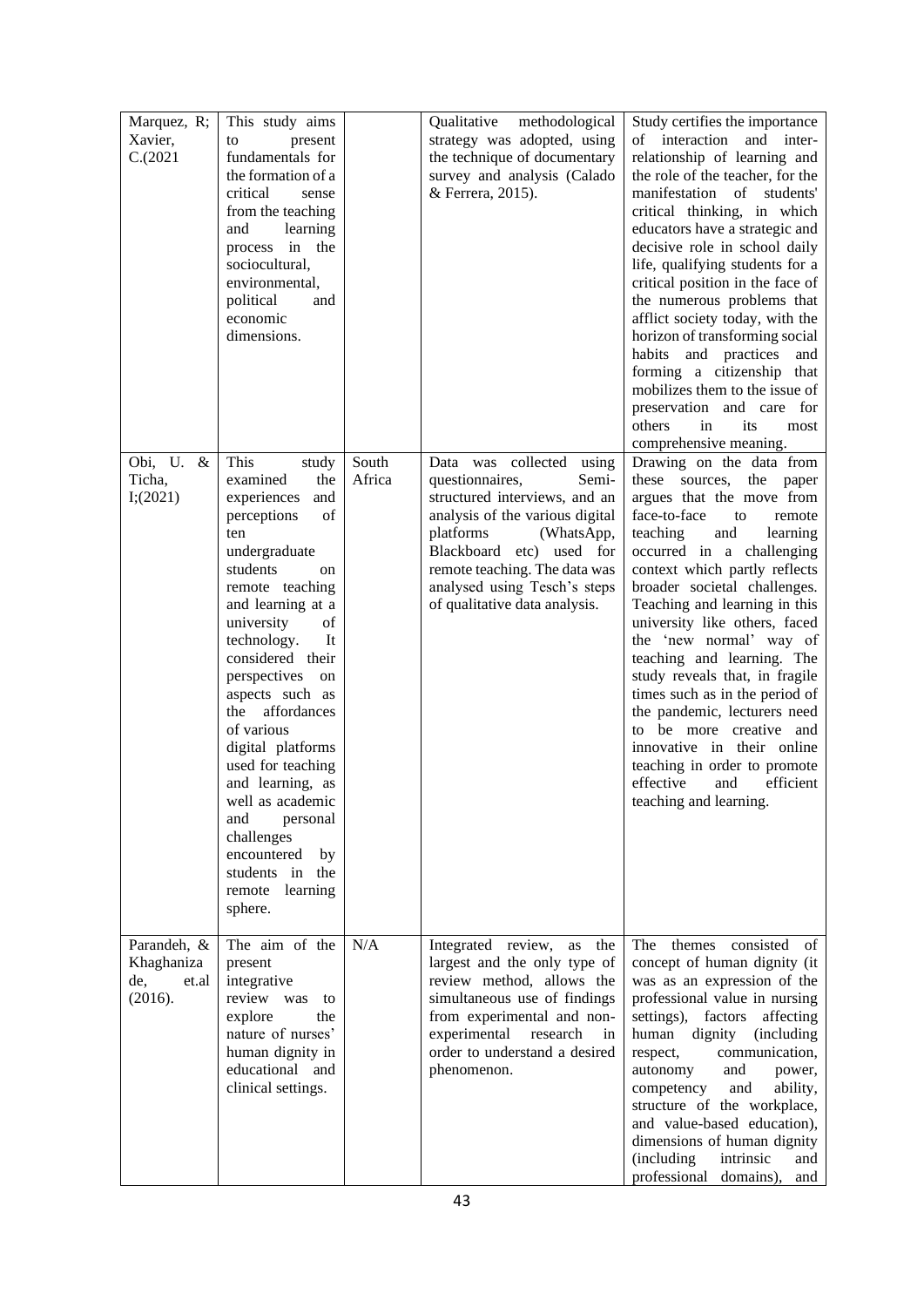| Rudland,<br>$J$ ;<br>Golding,<br>C.<br>Jaye, C; et.al<br>(2019). | The aim of this<br>study<br>was<br>to<br>determine:<br>(i)<br>whether students<br>believe challenge<br>hinders<br><sub>or</sub><br>promotes<br>learning; and (ii)<br>degree<br>the<br>to<br>which this belief<br>is associated with<br>their perceptions<br>of learning, affect                                                                                                                                                                                             | <b>New</b><br>Zealand | At the end of each clinical<br>module within a medical<br>curriculum, medical students<br>rated the perceived learning,<br>degree of challenge, affect,<br>support and the value of<br>challenge for learning. The<br>and<br>associations<br>value<br>amongst these variables were<br>analysed.                                                                                                                                                                                                                                                                                      | of<br>consequences<br>human<br>dignity [positive (individual<br>and professional growth and<br>caring professional behavior)<br>negative<br>(loss)<br>and<br>of<br>motivation, intention to leave<br>the profession, and non-<br>professional image of nursing<br>in the minds of people).<br>The challenge for students<br>varied according to the type of<br>module. Students generally<br>considered<br>challenge<br>that<br>promoted rather than hindered<br>level<br>learning.<br>The<br>οf<br>challenge experienced may<br>influence the perception of the<br>challenge<br>value<br>of<br>for<br>learning.<br>However,<br>when<br>challenge was regarded as<br>beneficial, this was strongly,<br>positively associated with |
|------------------------------------------------------------------|-----------------------------------------------------------------------------------------------------------------------------------------------------------------------------------------------------------------------------------------------------------------------------------------------------------------------------------------------------------------------------------------------------------------------------------------------------------------------------|-----------------------|--------------------------------------------------------------------------------------------------------------------------------------------------------------------------------------------------------------------------------------------------------------------------------------------------------------------------------------------------------------------------------------------------------------------------------------------------------------------------------------------------------------------------------------------------------------------------------------|-----------------------------------------------------------------------------------------------------------------------------------------------------------------------------------------------------------------------------------------------------------------------------------------------------------------------------------------------------------------------------------------------------------------------------------------------------------------------------------------------------------------------------------------------------------------------------------------------------------------------------------------------------------------------------------------------------------------------------------|
| Sattar, M;<br>Palaniappan,<br>$S$ ; et.al.<br>(2019)             | and support.<br>To determine the<br>need<br>of<br>contemporary<br>immersive<br>approaches<br>(Virtual Reality)<br>in teaching and<br>training<br>at<br>medical<br>sector.<br>The<br>main<br>objective of this<br>study<br>was<br>to<br>explore<br>the<br>of text,<br>effects<br>video<br>and<br>immersive<br>technologies<br>learning<br>methodologies<br>for participants'<br>learning in public<br>and<br>private<br>medical colleges<br>and universities<br>of Pakistan. | Pakistan              | In this quantitative research<br>87 medical students of 4th<br>year from three public and<br>five private medical colleges<br>and universities participated.<br>A laparoscopy operation was<br>selected in consultation with<br>senior medical consultants for<br>this<br>experiment.<br>The<br>experimental material<br>was<br>arranged in virtual reality,<br>video and text based learning.<br>At completion of each of<br>which, participants completed<br>a questionnaire about learning<br>motivation<br>learning<br>and<br>through<br>competency<br>the<br>different mediums. | perceived learning, positive<br>affect and support.<br>Statistical t-test was selected<br>for the analysis of this study.<br>By comparing the mean<br>values of virtual<br>reality,<br>video, and text based learning<br>methodologies in medical<br>academics; result of virtual<br>reality is at top of others. All<br>performed<br>model<br>are<br>statistically<br>significant<br>(P=0.000) and results can be<br>applied at all population.                                                                                                                                                                                                                                                                                  |
| Zheng,<br>B; Ward, A;<br>Stanulis,<br>R.(2020)                   | transition<br>The<br>from a traditional<br>lecture-based<br>curriculum to a<br>competency<br>based curriculum<br>poses significant<br>challenges<br>to<br>both students and<br>faculty<br>in<br>medical schools,                                                                                                                                                                                                                                                            | <b>USA</b>            | This study took place in the<br>Michigan State University<br>College of Human Medicine.<br>A new competency-based<br>curriculum was implemented<br>in the fall 2016, focusing on<br>integration<br>of<br>basic<br>the<br>science<br>and<br>clinical<br>experience. Participants in<br>this study were 26 first and<br>second-year<br>students.<br>By                                                                                                                                                                                                                                 | We<br>found<br>that<br>students<br>frequently use strategies in the<br>stages<br>of<br>planning<br>and<br>reflection, but less frequently<br>during<br>the<br>learning<br><b>or</b><br>monitoring phase. Students<br>who perceive themselves as<br>high achieving and students in<br>their second year of medical<br>school do use more learning<br>strategies<br>during<br>the                                                                                                                                                                                                                                                                                                                                                   |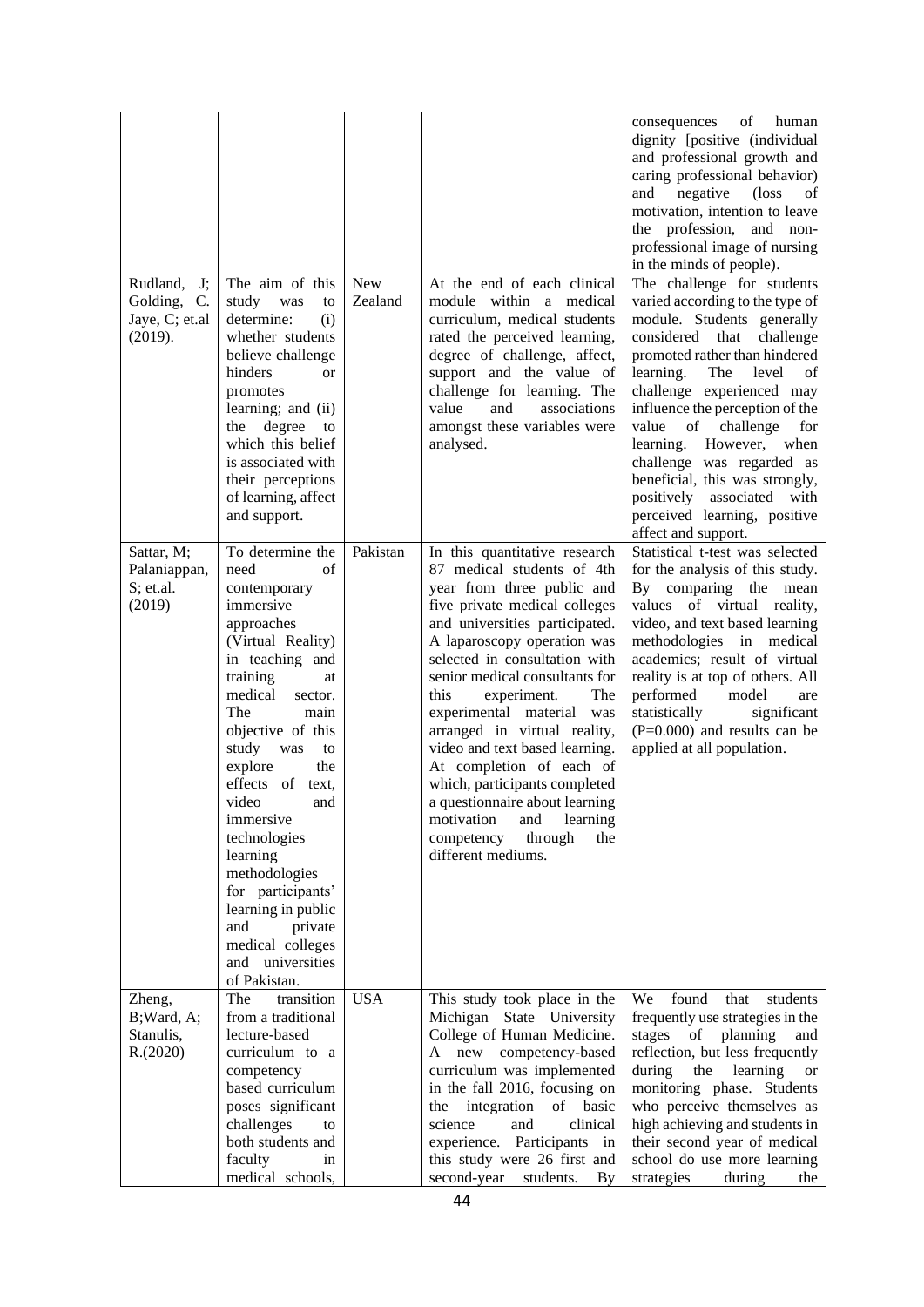| especially when   | interviewing each student       | monitoring stage than their |
|-------------------|---------------------------------|-----------------------------|
| the curriculum is | about the learning strategies   | counterparts.               |
| implemented in a  | they use in independent         |                             |
| flipped learning  | learning before class, we       |                             |
| environment.      | investigated how students use   |                             |
| Self-regulated    | SRL strategies in different     |                             |
| learning (SRL)    | phases of learning, and how     |                             |
| has been proven   | their adoption of<br><b>SRL</b> |                             |
| to be beneficial  | strategies differ across self-  |                             |
| for competency-   | perceived achievement           |                             |
| based learning    | groups and years.               |                             |
| flipped<br>and    |                                 |                             |
| classroom         |                                 |                             |
| learning,<br>but  |                                 |                             |
| medical           |                                 |                             |
| educators cannot  |                                 |                             |
| expect<br>our     |                                 |                             |
| entering medical  |                                 |                             |
| students to bring |                                 |                             |
| in these learning |                                 |                             |
| skills            |                                 |                             |
| automatically.    |                                 |                             |

## **Course Expected Learning Goals/ Learning Outcome**

Learning goals is about providing an examples that represent dimension of caring. This is about what roles that student nurse must have in providing quality of care. Learning goals is having well planned strategies, mutual goals that will facilitate learning goals that will help them to attain their dreams (Stewart, 2018). The goals and objectives is important in facilitating learning that promote knowledge, competencies and skills in handling real life patient scenarios.

The learning goals for nursing students include deep understanding in clinical scenarios and professional boundaries. To improve the quality of learning, it's not only talking about how a teacher can teach well but also how students can learn well. Studentcentered learning comes from the quest so that all students have good performance in their educational goals (Ireri, et al., 2017). The meaningful and effective characteristic must be observable and measurable and easy to understand and context must be clear. It is necessary to specify the actions that the students or learner to be done rather than faculty. This will help student primary focus and guide to the teacher assessment.

## **Knowledge Building Base Learning Environment and Adopted Tools**

Knowledge is necessary in acquiring competency. The study suggests that learning environment greatly influence in the way students learned. Learning environment is one of the factors affecting students' behaviour and educational atmosphere is students' perception of the environment (Genn

2001). Being students are very challenging, finding ways to have effective strategies in learning. Students' experience of educational atmosphere may be related to factors such as their academic development, satisfaction and achievement (Genn 2001; Shirazi et al. 2014). Being student-centered, self-directed, interactive, flexible and self-paced is considered as advantages of this environment that could lead to persistent and effective learning (Hampel and Dancsházy 2014). Hence tools are also important in facilitating learning efficiency. Technology is greatly influence to promote learning. This will help to easy access of communication and engagement between the teacher and students to facilitate active interaction or participation in a certain subject matter. Recent studies have demonstrated that learning environments, into which advanced technologies are integrated, facilitate acquiring knowledge, skill and attitude (Chang et al. 2015). According to Coopasama et.al. (2017) students must possess a certain degree of technological skills in order to survive in an online learning set up, and that it is also vital for a student to be equipped with basic computer skills in order to achieve success in an online environment. According to Konrad et.al, (2021) ensuring and providing clear, and appropriate learning materials will aid in successfully meeting the learning objectives in a nursing fundamental clinical course during online classes

## **Factors Contributing to Student Stress**

We strive to study and learn but sometimes that will contribute to the stress of the students. In nursing there are so many activities that we need to finish. We study different concepts then we must also excel in practical or clinical setting. Sometimes this can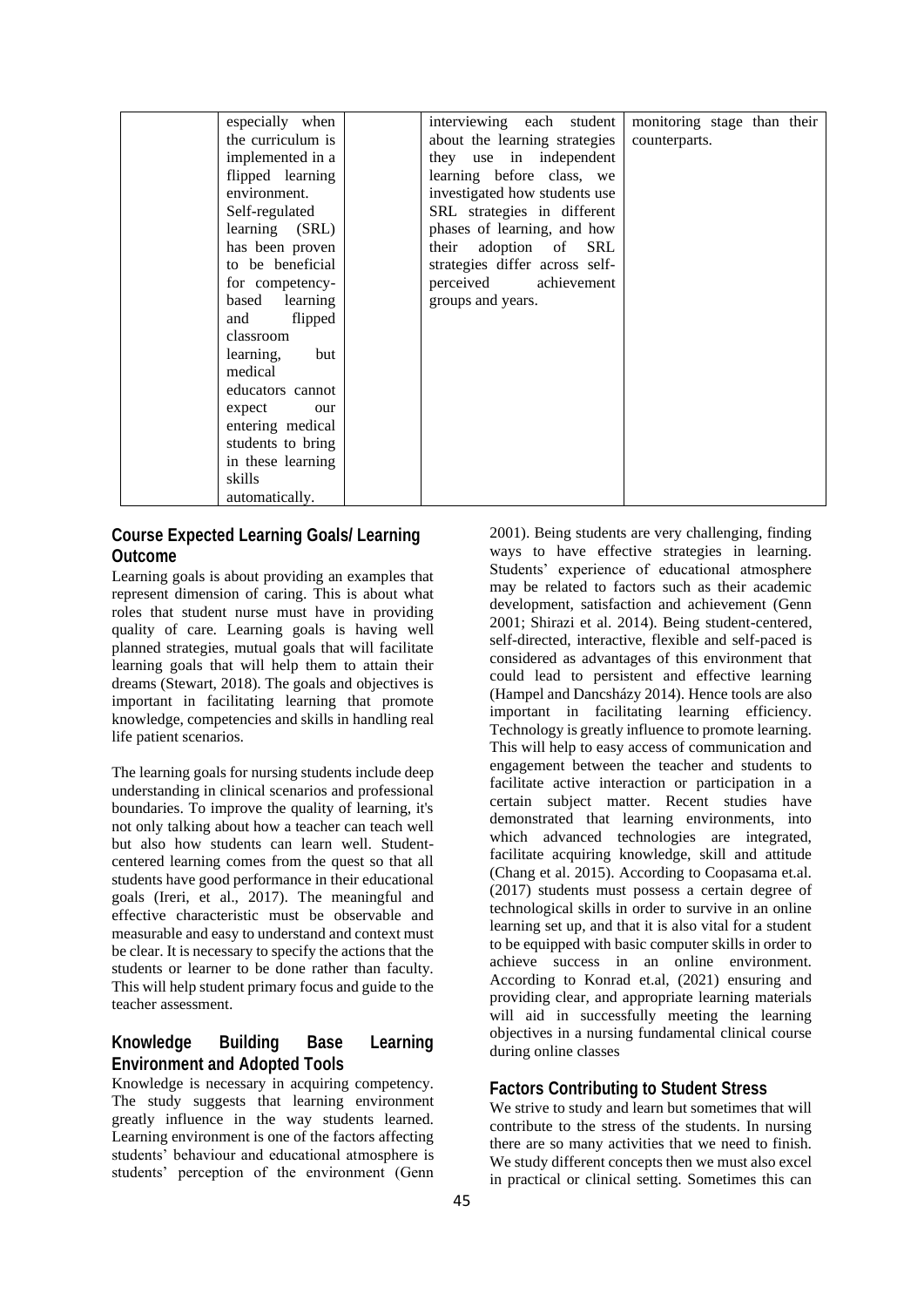aggravate the students stress. Stress is a common psychological experience caused by failure to meet demands (Arrondel et al., 2019), which can induce negative emotions, such as depression and anxiety (Peng et al., 2013; Peng, Zhang, et al., 2019; Quach et al., 2015). Many factors can stress the students, lack of motivation to do certain task, overload in formative assessments and other assignment, lack of parent support and other extra workload. Stress is a threat that results from challenges in their wellbeing. The psychological stress that a student experienced can be due to individual barriers, technological barriers, institutional barriers, domestic barriers as well as community barriers that have been associated with online learning, which has caused difficulties through their learning journey (Baticulon, 2020). The following are changes in physical health, mental health and emotional health brought by stress

### **Physical Health**

students in tertiary education who experienced academic-related stress can also be due to being pressured in attaining good grades, having decreased motivation, and reduced academic achievement during this time of health crises (Hetrick, S., et. al., 2020). The students commonly experience, both tension-type headache and migraine headache are associated with chronic muscle tension in the area of the shoulders, neck and head. Musculoskeletal pain in the low back and upper extremities has also been linked to stress (American Psychological Association, 2018). When students is anxious, autonomic arousal or constant increased heart and respiratory rate, and subjective experience of anxious affect such as excessive worrying, restlessness, anxiety attacks, and avoidance of social situations (Lovibond, & Lovibond, 1995). In order to help the students, strategies include increasing the number of breaks between online lectures or conferences to allow students not only to release eye strain, but also to obviate loss of interest and attention during online classes.

### **Mental Health**

Mental health is very important aspect that we need to give importance, due to many activities in school sometimes we become stress and anxious especially when failed to high scores in exams, failed to submit requirements on time and no grades. Anxiety is an unconscious response to suicidal tendencies that can turn into extreme anxiety or panic. Anxiety can be related to heavy course loads, examinations, fear of failures, and challenges of distance learning, etc. (Nakhostin-Ansari, 2020). Stress and anxiety have been part of students' academic life since adolescent individuals are highly associated with emotional disturbances, which can be aggravated by altering circumstances (Menon, et al., 2018). As educator we must assess our student needs encourage to talk to

someone whom they trust that can give them advice. Open forum and brief talk before lecture is essential to help the students. To give advises that there special and a change agent in the future

## **Emotional and Social Health**

Emotional state of the students is important as it is connected to their well-being in terms of the way they think, feel, and act towards their goals in life. Mental well-being is the foundation of emotion, thinking, and conversation learning, strength, and self-esteem. It also plays a vital role in relationship, personal, and emotional well-being which leads to better academic and health-related outcomes.

As stress and negative life events seem to be inevitable (S. Wang et al., 2020), it is important and practical to give students greater care and social support than they currently receive. Thus, it is also important to guide college students to be sensitive to others' help and respond to care with gratitude, as previous research has found that gratitude can promote perceived social support (Lin, 2016). Caring between teachers and learner will help to facilitate effective learning.

## **Student's Competency and Interaction in Clinical Practice**

Competency must every student must possess to excel in the field. Knowledge, skills and attitude is very important in attaining goals and rendering services. Nursing students mostly acquire competency through education but do not have sufficient and acceptable levels in terms of clinical abilities in the clinical settings (Nehrir, et.al., 2016). Nursing competency includes core abilities that are required for fulfilling one's role as a nurse. Core competency of nursing is "the ability to practice nursing that meets the needs of clients cared for using logical thinking and accurate nursing skills." The nursing competency structure consists of four abilities: the ability to understand needs, the ability to provide care, the ability to collaborate and the ability to support decision-making. These four abilities are closely related and utilized in all types of nursing practice settings. (Fukada, 2018) Considering that in the field of nursing, the clinical practice experiences include interactions with patients and their family members, nurses, and other healthcare professionals have significant impact on nursing student self-identity and in developing the perspectives toward the nursing profession and for the enhancement of the nursing clinical competency. Hence interaction will facilitate effective learning. Engagement of the students in performing is considered the measurement in the continuous assessment (Hampton & Pearce, 2016). Mamaghani et al. (2018) also stated that one of the elements that made interaction and communication inappropriate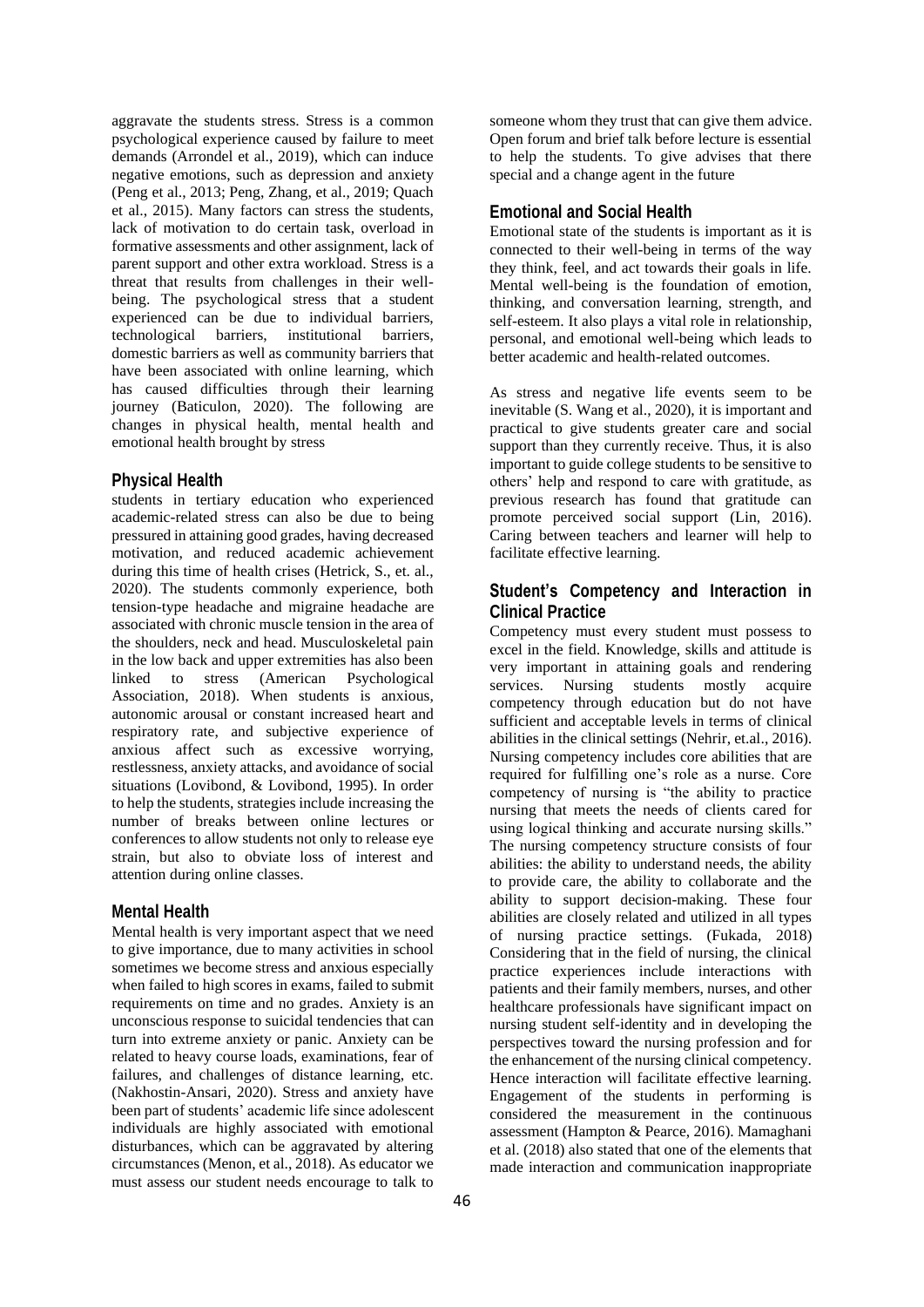was the lack of confidence among nursing students. Skills engagement enables active learning towards both hemispheres which helps the student nurses to become more efficient, knowledgeable, and effective

## **Formation of Collaboration between Teachers and Learners**

Collaborative learning makes the student more engaged in their learning it about partnership in learning between the teachers and the students. It necessary for the both party to collaborate the students must learn from the teacher and at the same time the teacher may learned from them. In order to have effectiveness it is necessary to have mutual trust and respect. This is about sharing the ideas that can promote creativity and generate ideas. This characteristic my lead to the process that would interactively promote accomplishment in the community construction and maintenance of shared conceptions of tasks, so collaborative learning has more meaning than only involves individual learning (Stahl, Koschmann, & Suthers, 2006). As we can see the knowledge building paid attention more to the importance of the learning process in the student rather than the final result only. Finally, inquiry, that plays a foundational role within science, requires the students to engage in problemstating and problem-solving activities which require planning, synthesis, and evaluation skills, as well as, relevant domain-specific content knowledge (Mayer, 2011).

### **Discussion**

The study presents an integrative literature review on the stress and competency and their interaction in to learning. The result showed that course expected learning goals/ learning outcome had great impact in facilitate effective learning. Several studies also find that opportunities for interaction among students and among students and their educators is very important both to their satisfaction and learning outcome (Chiero, Beare, Marshall, and Torgerson, 2015; Fedynich et al., 2015). In face-to-face classes, materials and equipment can be easily found in the university but since online learning has been implemented, resourcefulness has become one of the keys to accomplish the skills laboratory-based procedures. According to Collisand Reed (2016), learned resourcefulness, which is sometimes referred to as general resourcefulness, refers to a person's ability to use self-management skills to overcome obstacles that prevent them from achieving their goals and thereby alleviate stress. On the other hand Knowledge building base learning environment and adopted tools plays major role in facilitating learning. Students search for ways of coping with the current pace of their environment, and their engagement with feedbacks with the vision

to understand what counts in their works, this then emerge a mode of resourcefulness that is aligned with facing difficult challenges that their academic learning requires. (Dizon, Shalem and Langsford, 2019). Ensuring and providing clear, and appropriate learning materials will aid in successfully meeting the learning objectives in a nursing fundamental clinical course during online classes. (Konrad et.al., 2021)

Comparison of the text revealed that factors contributing to Student stress affect one physical, mental, emotional/social change. Expectation of disempowerment during online learning was one of the vital issues in terms of feeling anxious and having poor confidence among students. Results showed that the majority of the students experience more anxiety in online learning in contrast to the traditional approach because they were unable to share academic problems with their professors (Ajmal & Ahmad, 2019) Issues regarding inadequate communication with professors, lack of interaction with peers in class, poor system of feedback, due dates and comprehension of assignments, insufficient knowledge and comprehension of modules due to lack of assistance from instructors, and examination schedules contributed to the high levels of anxiety among students. Factors such as time-lags and interruptions between sending and receiving messages and uncertainties regarding the commitment demands required when taking part of a task have shown to increase levels of frustration and range of negative emotion, which can have an impact on their motivation, learning, and academic achievement. On the other hand studies shown focus on the student's competency in learning that include interaction or engagement to the activities. The finding of the study showed the need to give attention in addressing students concerns. Collaboration and partnership will be great steps in order to assess the learning needs of the students. Showing supportive environment and mutual respect will promote competency. Assistance of the teacher on their question, facilitate interaction will help to uplift education process. Findings will serve as an eye opener to the real struggles of nursing students at this challenging time. The determination and resiliency of nursing students to possess, to learn, and to adapt knowledge as future health workers despite the current situation.

## **Conclusion**

The study aims to review the students that experiencing in learning. This provides critical analysis in the concepts of stress and competency in relation to the interaction of remote learning. It can serve as a support in encouraging a holistic approach to nursing practice and improving psychiatric and mental health nursing. The concepts like learning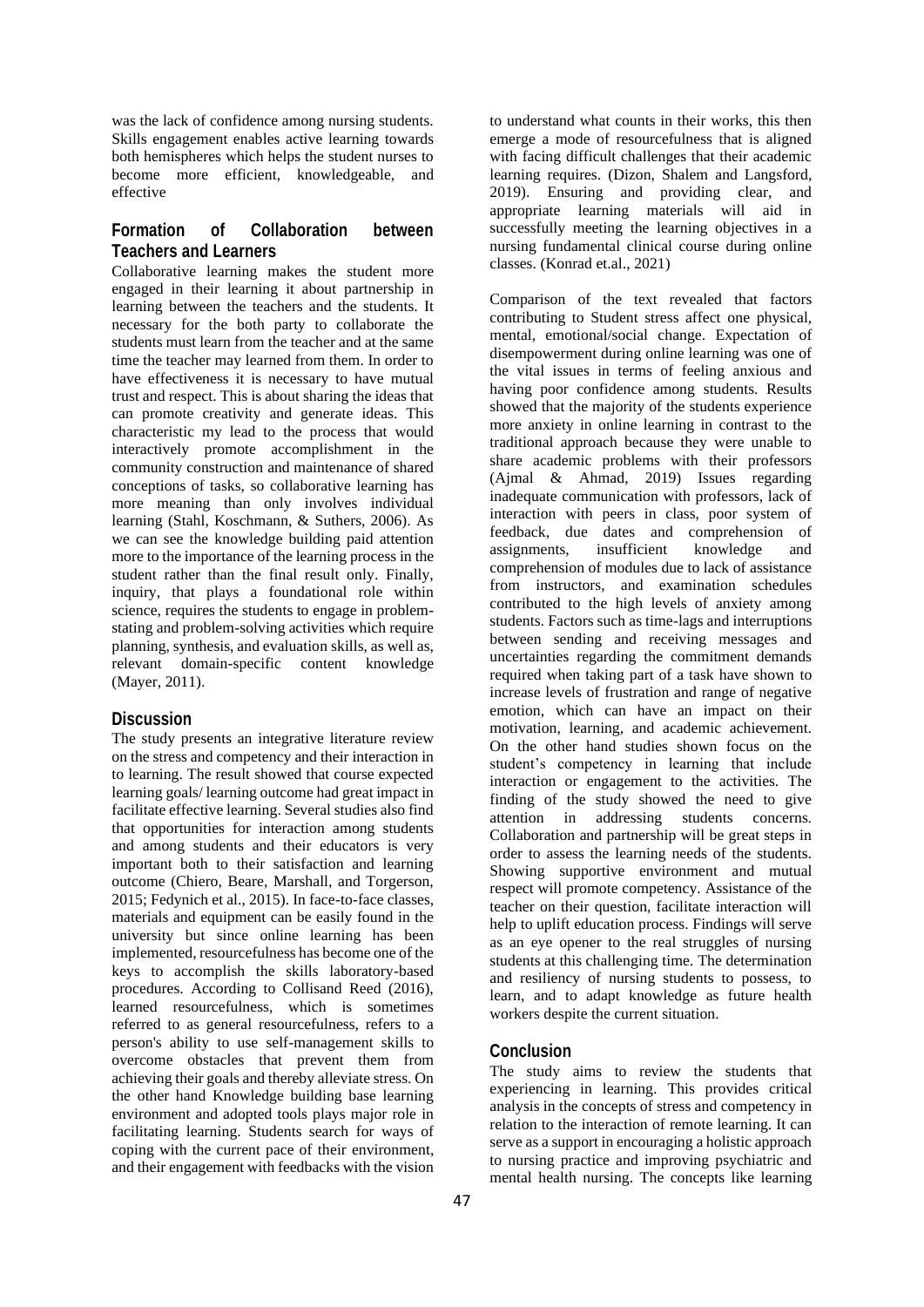outcomes, knowledge in building base learning environment and adopted tools, factors contributing to student stress formation of collaboration between teachers and learners serve as baseline data to improve nursing education student's competency and interaction in clinical practice. There is no clear definition of competency acquisition. Realization of responsibilities in instructing students effectively by recognizing potential emotional burden to achieve successful learning through social emotional support, assessment and giving direction & feedback to the students.

### **Conflict of Interest**

The authors declare there are no significant competing financial, professional, or personal interests that might have influenced the performance or presentation of the work described in this manuscript.

### **Acknowledgement**

The authors would like to extend their sincere gratitude and deepest appreciation to their affiliations and to the participants that led to the possible accomplishment of this research work.

#### **References**

- 1. Arrondel, L., Duhautois, R. and Laslier, J.F. (2019). "Decision under psychological pressure: The shooter's anxiety at the penalty kick". Journal of Economic Psychology, 70, 22- 35. https://doi.org/10.1016/j.joep.2018.10.008
- 2. Beauchamp, G., Gibbons, A., Mc Naughton, J. et.al., (2019). "Exploring synchronous, remote collaborative interaction between learners using multi-touch tables and video conferencing in UK primary schools."
- 3. Bradley, D. & Bourke, L., (2020). "Experiences of Nursing and Allied Health Students Undertaking a Rural Placement - Barriers and Enablers to Satisfaction and Wellbeing". Australian and International Journal of Rural Education.
- 4. Chang, H.Y., et al., (2015). "'A review of features of technology-supported learning environments based on participants' perceptions' Computers in Human Behavior", 53, 223-237. doi: 10.1016/j.chb.2015.06.042.
- 5. Condon, B. and Hegge, M., (2011). "Human dignity: A cornerstone of doctoral education in nursing". Nurs Sci., 24, 209-14.
- 6. Contreras, J., Maddox, S. and Hall, A., (2020). "Effects of Reflective Practice on Baccalaureate Nursing Students' Stress". Anxiety and Competency: An Integrative Review.
- 7. Genn, J.M., (2001). "AMEE Medical Education Guide No. 23 (Part 1): curriculum, environment, climate, quality and change in

medical education - a unifying perspective". Medical Teacher, 23(4), 337-344, doi: 10.1080/ 01421590120063330.

- 8. Ireri, B.N., Omwenga, E.I., Oboko, R. and Wario, R., (2017). "Developing pedagogical skills for teachers: A learner-centered approach for technology supported instructions".
- 9. Ismail, S.N., Abdullah, A.S. and Abdullah, A. G.K., (2019). "The effect of school leaders' authentic leadership on teachers' job stress in the eastern part of peninsular Malaysia". Int J of Instruction, 12(2), 67-80, https://doi.org/ 10.29333/iji.2019.1225a
- 10. Labrague, L., McEnroe-Petitte, D., Gloe, D., Thomas, L. et.al., (2017). "A literature review on stress and coping strategies in nursing students". J. Ment. Health.
- 11. Lin, C.C., (2016). "The roles of social support and coping style in the relationship between gratitude and wellbeing". Personality and Individual Differences, 89, 13-18.
- 12. Majrashi, A., Khalil, A., Nagshabandi, E. et.al. (2021). "Stressors and Coping Strategies among Nursing Students during the COVID-19 Pandemic: Scoping Review".
- 13. Mariani, R., Renzi, A., Di Trani, M., Trabucchi, G., Danskin, K. & Tambelli, R., (2020). "The Impact of Coping Strategies and Perceived Family Support on Depressive and Anxious Symptomatology During the Coronavirus Pandemic (COVID-19)".
- 14. Marques, R. & Xavier, C., (2018). "Analysis of Critical Sense in a Didactic Sequence in Environmental Education". REMEA Electronic Journal of the Master in Environmental Education, 35 (1), 132-150. Available at: https://periodicos.furg.br/remea/ article/view/7430.
- 15. Mayer, R.E. and Alexander, P.A., (2011). "Handbook of Research on Learning and Instruction".
- 16. Morgan R., (2006). "Using clinical skills laboratories to promote theory-practice integration during first practice placement: An Irish perspective". J Clin Nurs, 15(2):155-161, https://doi.org/10.1111/j.1365-2702.2006. 01237.x.
- 17. Pijl-Zieber, E.M., Barton, S., Konkin, J., Awosoga, O. and Caine, V., (2013). "Competence and competency-based nursing education: Finding our way through the issues". Nurse Education Today, 34, 676-678.
- 18. Quach, A.S., Epstein, N.B., Riley, P.J., Falconier, M.K. and Fang, X., (2015). "Effects of parental warmth and academic pressure on anxiety and depression symptoms in Chinese adolescents". Journal of Child and Family Studies, 24(1), 106-116, https://doi.org/10.1007 /s10826-013-9818-y.
- 19. Sattar, M. and Palaniappan, S., et.al., (2019).